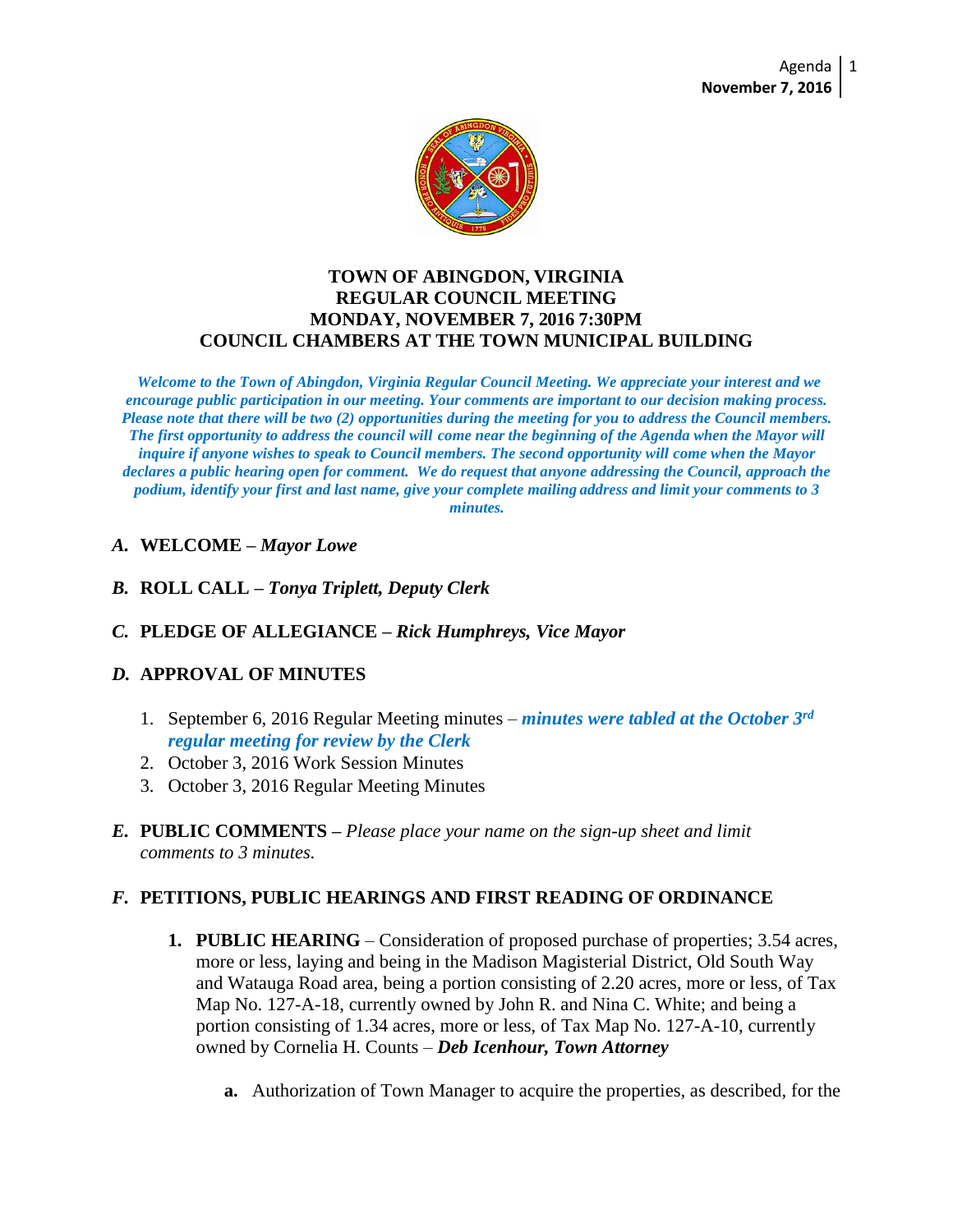purpose of improving the Virginia Creeper Trail, Watauga Road parking and restroom facilities and to execute any and all documents necessary to complete the transaction – *Greg Kelly, Town Manager and Kevin Worley, Dir. of Parks and Recreation* 

## *G.* **SECOND READINGS OF ORDINANCES - None**

### *H.* **CONSIDERATION OF ANY BIDS - None**

# *I.* **REPORTS FROM THE TOWN MANAGER AND ASSISTANT TOWN MANAGER**

- **1.** Consideration of recommendation of proposals submitted for banking services for the town and authorization of the Town Manager to execute all necessary documentation relative to the town's General and Sewer Fund accounts **–** *Chuck Banner, Treasurer/Dir. of Finance and Greg Kelly, Town Manager*
	- **a.** Authorization of Chuck Banner, Director of Finance to move the sewer fund deposit account - *Chuck Banner, Treasurer/Dir. of Finance and Greg Kelly, Town Manager*

# *J.* **RESOLUTIONS**

- **1.** A Resolution of the Council of the Town of Abingdon for Authorization to Pick up the Employees Contributions, through payroll deduction, to VRS for Past Service Credit Under as provided for under § 414(h) of the Internal Revenue Code - *Cecile Rosenbaum, Assistant Town Manager*
- **2.** A Resolution of the Council of the Town of Abingdon Endorsing the town's 2016 Virginia Smart Scale Project Applications - *John Dew, Director of Public Services and Construction*

### *K.* **OLD BUSINESS - None**

### *L.* **MATTERS NOT ADDRESSED AT WORK SESSION MEETING**

### *M.* **APPOINTMENTS TO BOARDS AND COMMITTEES - None**

### *N.* **COUNCIL MEMBER REPORTS**

#### *O.* **ANNOUNCEMENTS**

- November 4-5 Mistletoe Market, SWHEC 9am-6pm.
- November 6 Mistletoe Market, SWHEC 11am-5pm.
- November 7 7:00 FREE Event: Young Playwrights Festival performs for the public at